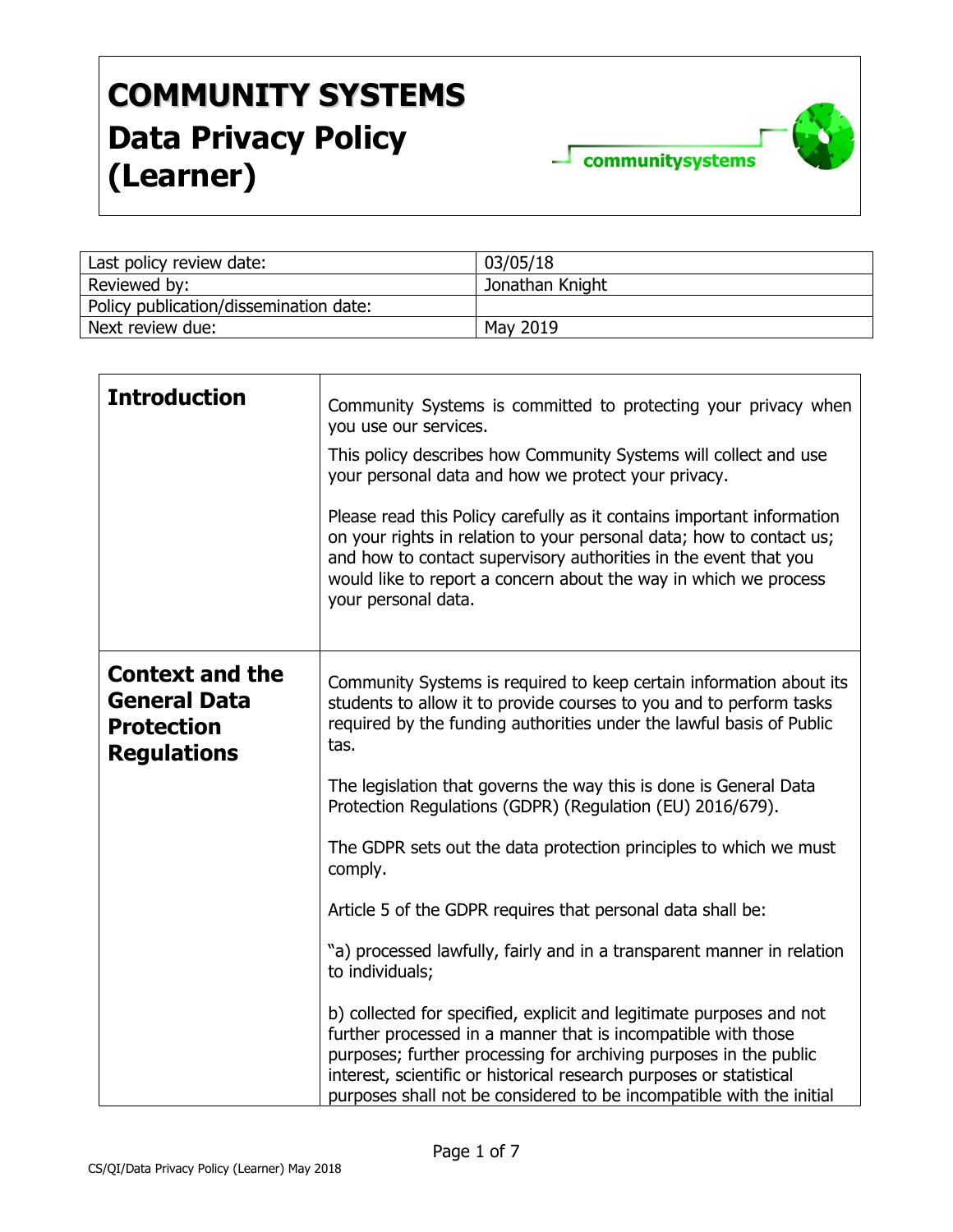

|            | purposes;                                                                                                                                                                                                                                                                                                                                                                                                                                                                                                                                                                            |
|------------|--------------------------------------------------------------------------------------------------------------------------------------------------------------------------------------------------------------------------------------------------------------------------------------------------------------------------------------------------------------------------------------------------------------------------------------------------------------------------------------------------------------------------------------------------------------------------------------|
|            | c) adequate, relevant and limited to what is necessary in relation to<br>the purposes for which they are processed;                                                                                                                                                                                                                                                                                                                                                                                                                                                                  |
|            | d) accurate and, where necessary, kept up to date; every reasonable<br>step must be taken to ensure that personal data that are inaccurate,<br>having regard to the purposes for which they are processed, are<br>erased or rectified without delay;                                                                                                                                                                                                                                                                                                                                 |
|            | e) kept in a form which permits identification of data subjects for no<br>longer than is necessary for the purposes for which the personal<br>data are processed; personal data may be stored for longer periods<br>insofar as the personal data will be processed solely for archiving<br>purposes in the public interest, scientific or historical research<br>purposes or statistical purposes subject to implementation of the<br>appropriate technical and organisational measures required by the<br>GDPR in order to safeguard the rights and freedoms of individuals;<br>and |
|            | f) processed in a manner that ensures appropriate security of the<br>personal data, including protection against unauthorised or unlawful<br>processing and against accidental loss, destruction or damage, using<br>appropriate technical or organisational measures."                                                                                                                                                                                                                                                                                                              |
|            |                                                                                                                                                                                                                                                                                                                                                                                                                                                                                                                                                                                      |
| Who we are | Community Systems is a limited company (Company No. 2806784).<br>Our registered address is York House, 13th Floor, Empire Way,<br>Wembley, Middlesex, HA9 0PA.                                                                                                                                                                                                                                                                                                                                                                                                                       |
|            | We provide government-funded accredited and non-accredited<br>training for adults through a number of subcontracting arrangements<br>with other organisations.                                                                                                                                                                                                                                                                                                                                                                                                                       |
|            | For the purposes of the General Data Protection Regulation<br>(Regulation (EU) 2016/679) (GDPR), Community Systems is the<br>'Processor' of learner personal data and the Secretary of State for<br>education is the 'Controller' of that data.                                                                                                                                                                                                                                                                                                                                      |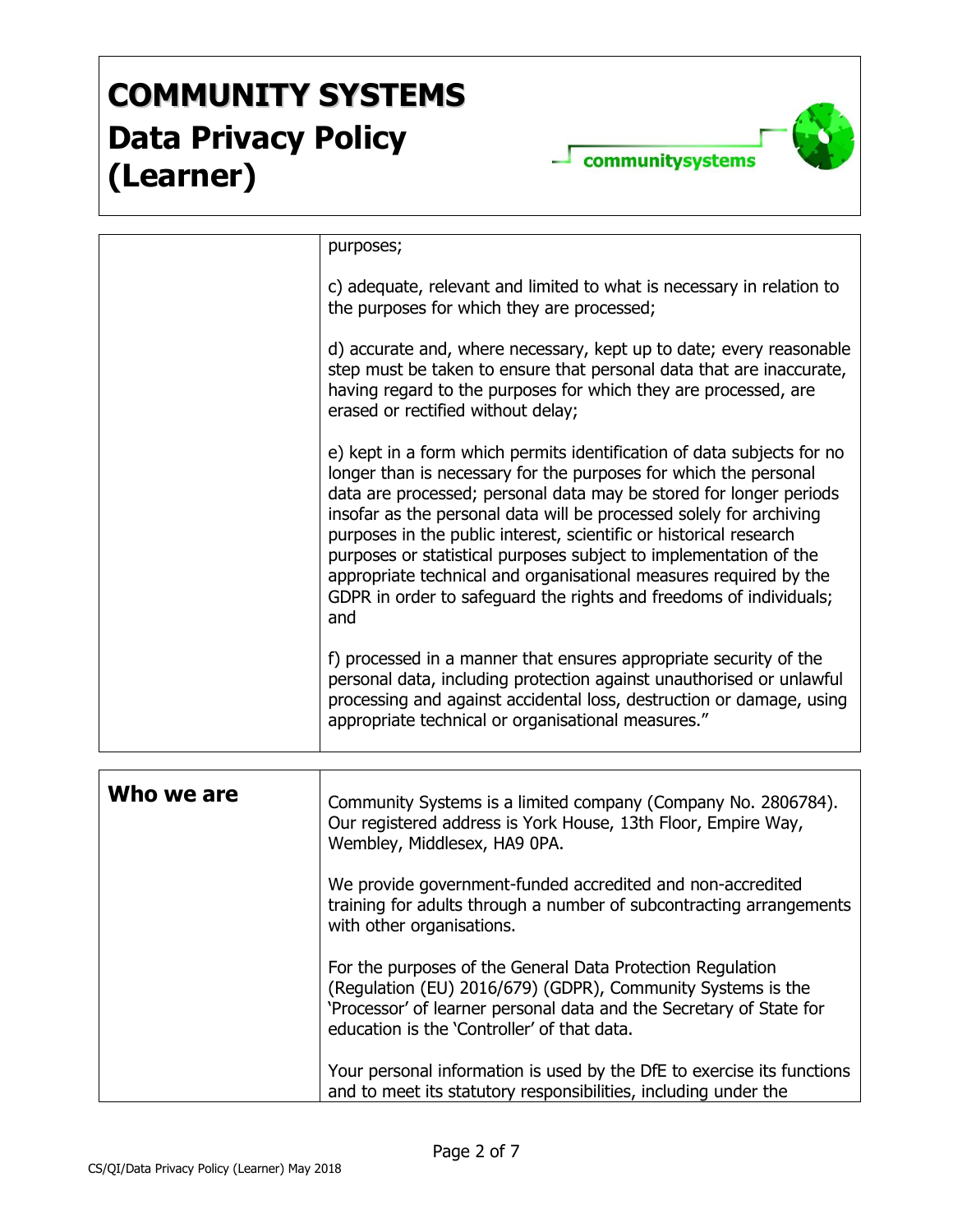

|                                         | Apprenticeships, Skills, Children and Learning Act 2009 and to create<br>and maintain a unique learner number (ULN) and a personal learning<br>record (PLR).                                                                                                                                                                                                    |
|-----------------------------------------|-----------------------------------------------------------------------------------------------------------------------------------------------------------------------------------------------------------------------------------------------------------------------------------------------------------------------------------------------------------------|
|                                         | The Department for Education's Privacy statement can be found at:<br>https://www.gov.uk/government/publications/esfa-privacy-notice                                                                                                                                                                                                                             |
|                                         | If you have any queries about this Policy, the way in which we<br>process personal data, or about exercising any of your rights, you<br>may contact our Privacy Officer by sending an email to<br>howard.thraves@communitysystems.co.uk or writing to Privacy<br>Officer, Community Systems, York House, 13th Floor, Empire Way,<br>Wembley, Middlesex, HA9 0PA |
| What personal<br>data do we<br>collect? | We collect a range of personal data from our learners including:<br>name, address, gender, date of birth, telephone, email, details about<br>your residence status e.g. passport/ ID reference numbers, visa or<br>Home Office documents.                                                                                                                       |
|                                         | We also collect sensitive data including ethnicity, benefit status,<br>health and/or learning difficulty types.                                                                                                                                                                                                                                                 |
|                                         | All the above data is required under the ESFA funding rules in order<br>to claim funds to carry out the training and services we provide to<br>you. We also use this data to monitor and improve performance,<br>achievements, security and health and safety to meet required<br>quality standards e.g. Ofsted, Matrix                                         |
|                                         | We may also collect other categories of personal data to enable us<br>to administer requests for reasonable adjustments or in relation to a<br>specific qualification or programme, or if required to carry our quality<br>assurance processes, investigations, complaints and appeals.                                                                         |
|                                         | We assign a unique learner number to each learner at the point of<br>learner enrolment which we also use in relation to your learning,<br>assessment, and certification.                                                                                                                                                                                        |
|                                         | We are committed to ensuring that the information we collect and<br>use is appropriate for the purpose of education, and does not<br>constitute an invasion of your privacy.                                                                                                                                                                                    |
| How do we use                           | We use your personal data in accordance with the legal basis of                                                                                                                                                                                                                                                                                                 |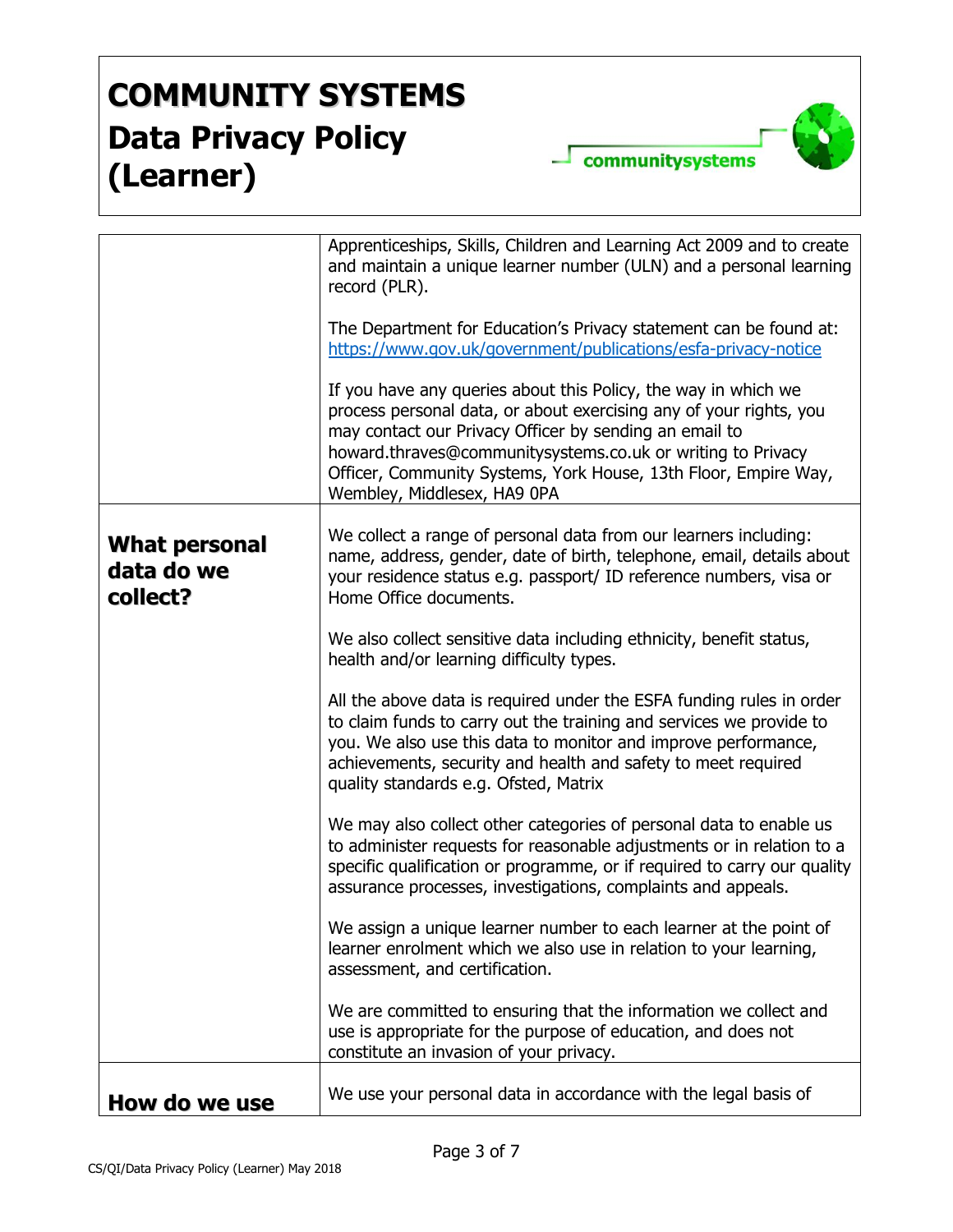communitysystems

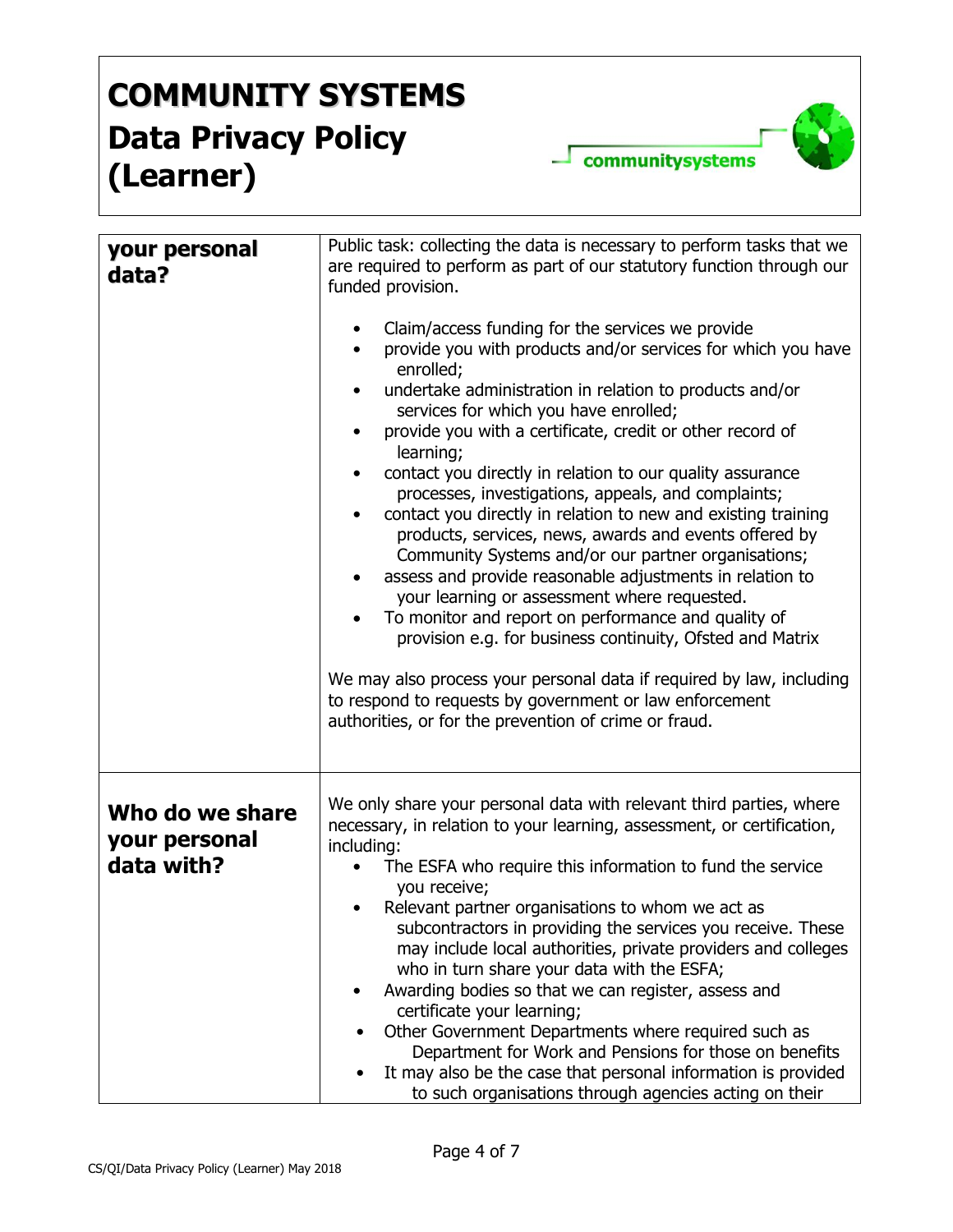

|                               | behalf.                                                                                                                                                                                                                                                                                                                                     |
|-------------------------------|---------------------------------------------------------------------------------------------------------------------------------------------------------------------------------------------------------------------------------------------------------------------------------------------------------------------------------------------|
|                               | We may also share your personal data if required by law, including<br>to respond to requests by government or law enforcement<br>authorities, or for the prevention of crime or fraud, or for the<br>protection of life in the case of an emergency.                                                                                        |
|                               | We will ensure there is a contract in place with such third parties<br>which include obligations in relation to the confidentiality, security,<br>and lawful processing of any personal data shared with them.                                                                                                                              |
|                               | In Line with the Department of Education Privacy statement, your<br>information may be shared with third parties for education, training,<br>employment and well-being related purposes, including for research.<br>This will only take place where the law allows it and the sharing is in<br>compliance with data protection legislation. |
|                               | The English European Social Fund (ESF) Managing Authority (or<br>agents acting on its behalf) may contact you in order for them to<br>carry out research and evaluation to inform the effectiveness of<br>training.                                                                                                                         |
|                               | We take all reasonable steps to ensure that our staff protect your<br>personal data and are aware of their information security obligations.<br>We limit access to your personal data to those who have a genuine<br>business need to know it.                                                                                              |
| How long will we<br>keep your | We will retain personal data no longer than is necessary for the<br>purposes for which the personal data was collected/processed.                                                                                                                                                                                                           |
| personal data?                | In most cases this period is set out by government in the funding<br>rules to ensure we are able to comply with any contractual, legal,<br>audit and other regulatory requirements, or any orders from<br>competent courts or authorities.                                                                                                  |
|                               | We keep your data for 7 years after you have left your course, if<br>your course is ESF funded we are obliged to keep your data until<br>2030. If you apply but do not enrol we keep your data for 2 years.<br>If your data is needed for legal proceedings we may need to<br>keep it for longer in this case we will consult with you.     |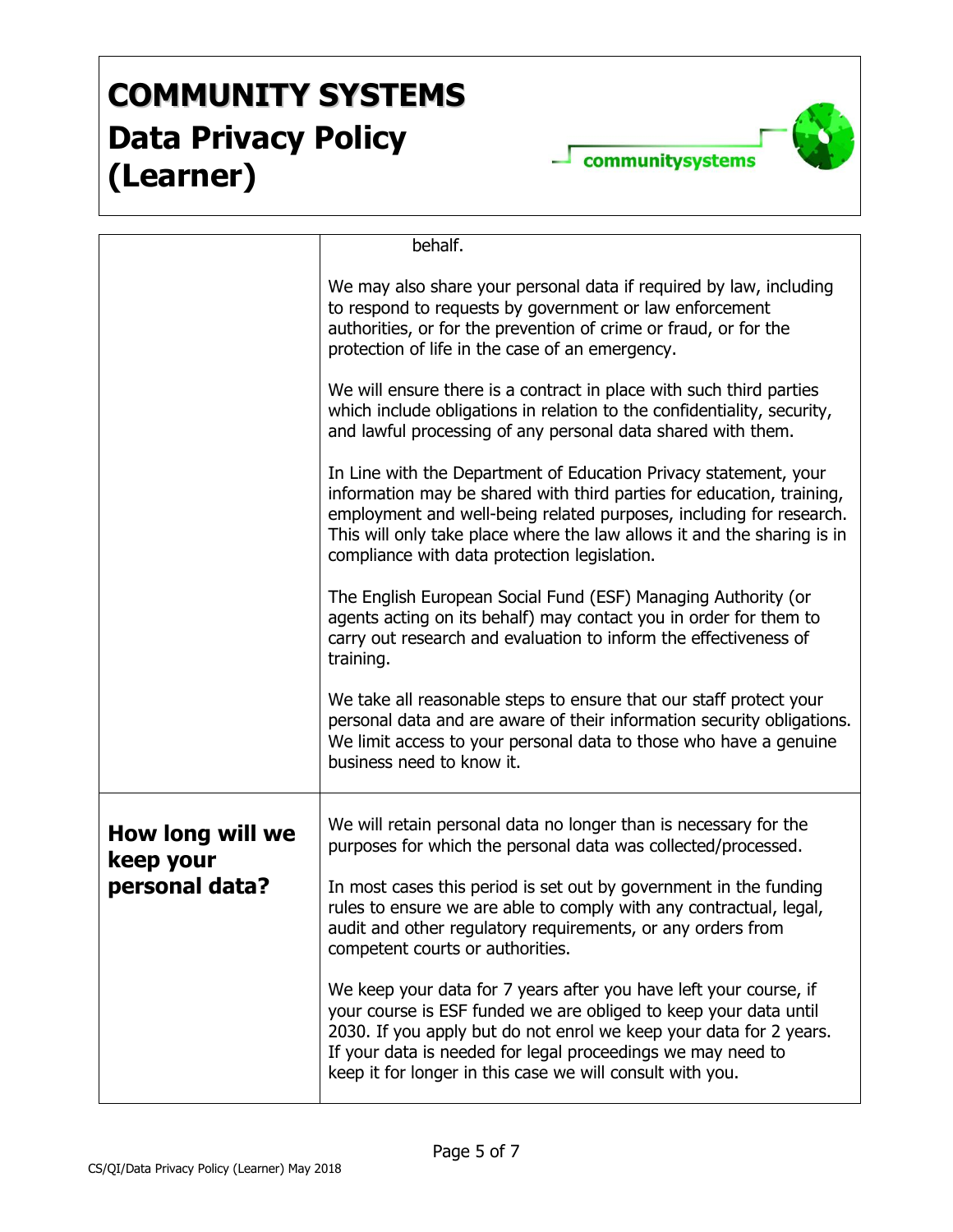communitysystems

| <b>Your rights</b> | <b>Right to Access</b><br>You have the right to request a copy of the personal data that we<br>hold about you by contacting us at the email or postal address given<br>below. Please include with your request information that will enable<br>us to verify your identity. We will respond within 1 month of request.<br>Please note that there are exceptions to this right. We may be<br>unable to make all information available to you if, for example,<br>making the information available to you would reveal personal data<br>about another person, if we are legally prevented from disclosing<br>such information, or if there is no basis for your request, or if it is<br>excessive. |
|--------------------|-------------------------------------------------------------------------------------------------------------------------------------------------------------------------------------------------------------------------------------------------------------------------------------------------------------------------------------------------------------------------------------------------------------------------------------------------------------------------------------------------------------------------------------------------------------------------------------------------------------------------------------------------------------------------------------------------|
|                    | <b>Right to rectification</b><br>We aim to keep your personal data accurate and complete. We<br>encourage you to contact us using the contact details provided<br>below to let us know if any of your personal data is not accurate or<br>changes, so that we can keep your personal data up-to-date.                                                                                                                                                                                                                                                                                                                                                                                           |
|                    | <b>Right to erasure</b><br>You have the right to request the deletion of your personal data<br>where, for example, the personal data are no longer necessary for<br>the purposes for which they were collected, where you withdraw<br>your consent to processing, where there is no overriding legitimate<br>interest for us to continue to process your personal data, or your<br>personal data has been unlawfully processed. If you would like to<br>request that your personal data is erased, please contact us using<br>the contact details provided below.                                                                                                                               |
|                    | <b>Right to object</b><br>In certain circumstances, you have the right to object to the<br>processing of your personal data where, for example, your personal<br>data is being processed on the basis of legitimate interests and there<br>is no overriding legitimate interest for us to continue to process your<br>personal data, or if your data is being processed for direct marketing<br>purposes. If you would like to object to the processing of your<br>personal data, please contact us using the contact details provided<br>below.                                                                                                                                                |
|                    | <b>Right to restrict processing</b><br>In certain circumstances, you have the right to request that we<br>restrict the further processing of your personal data. This right arises                                                                                                                                                                                                                                                                                                                                                                                                                                                                                                              |